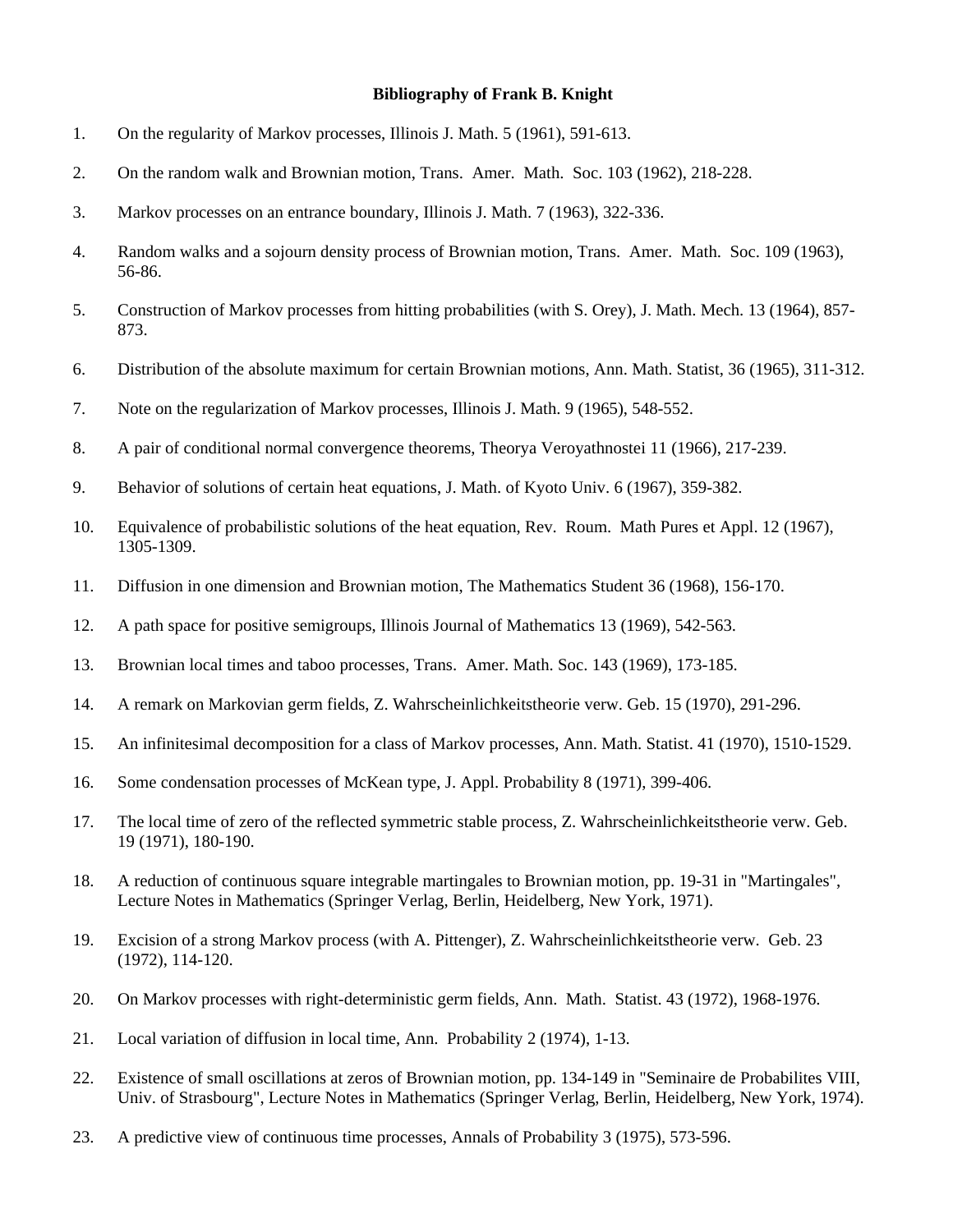- 24. A characterization of the Cauchy type, Proc, Amer. Math. Soc. 55 (1976), 130-135.
- 25. Une caracterisation de la loi de Cauchy (with P. A. Meyer), Zeitschrift fur Wahrscheinlichkeitstheorie (2) 34 (1976), 129-134.
- 26. On prediction processes. Proceedings of the Symposium in Pure Mathematics of the Amer. Math. Soc., 31 (1977), 79-85.
- 27. On the absolute difference chains, Zeitschrift fur Wahrscheinlichkeitstheorie 43 (1978), 57-63.
- 28. On the sojourn times of killed Brownian motion, Seminaire de Prob. XII, Univ. of Strasbourg, (1978), 428- 446.
- 29. Prediction processes and an autonomous germ-Markov property, Ann. Probability (3) 7 (1979), 385-405.
- 30. On the excursion process of Brownian motion, Trans. Amer. Math. Soc. 258 (1980), 77-85.
- 31. On Brownian motion and certain heat equations, Zeitschrift fur Wahrscheinlichkeitstheorie 55 (1981), 1-10.
- 32. Essays on the Prediction Process, I.M.S. Lecture Note Series, Vol. 1, Hayward, California, 1981.
- 33. Essentials of Brownian Motion and Diffusion, A. M. S. Surveys, Vol. 18, Amer. Math. Soc., Providence RI, (1981).
- 34. Characterization of the Levy measures of inverse local times of gap diffusion, Sem. On Stochastic Processes (1981), Cinlar, Chung, Getoor, Editors, Birkhauser, 53-78.
- 35. A transformation from prediction to past of an  $L^2$ -stochastic process, pp. 1-15 in "Seminaire de Probabilities XVII", Lecture Notes in Math. (Springer Verlag, Berlin, Heidelberg, New York, 1983).
- 36. A post-predictive view of Gaussian processes. Ann. Scient. Ec. Norm. Sup. 16 (1983), 541-566.
- 37. On the Ray topology. Sem. de Prob. XVlIl (1982/83), 56-70.
- 38. On strict-sense forms of the Hida-Cramer representation. Sem. on Stochastic Processes (1984). Cinlar, Chung, Getoor editors. Birkhauser, 109-139. [Correction. Ibid. (1986), p. 215].
- 39. On the duration of the longest excursion. Sem. on Stochastic Processes (1985). Cinlar, Chung, Getoor editors. Birkhauser, 117-147.
- 40. Poisson representation of regular step filtrations. Sem. de Prob. XX (1984/85) 1-27.
- 41. On invertibility of martingale time changes. Sem. on Stochastic Processes (1987). Cinlar, Chung, Getoor editors, J. Glover managing editor. Birkhauser, 193-222.
- 42. Inverse local times, positive sojourns, and maxima for Brownian motion. In Colloque Paul Lévy, Asterisque 157-158 (1988), 233-247.
- 43. Calculating the compensator: method and example, Progress in Probability 24 (1991), 241-252.
- 44. Forms of inclusion between processes, Progress in Probability 29 (1992), 73-81.
- 45. Foundation of the prediction process, Oxford Studies in Probability 1, Clarendon Press, Oxford (1992).